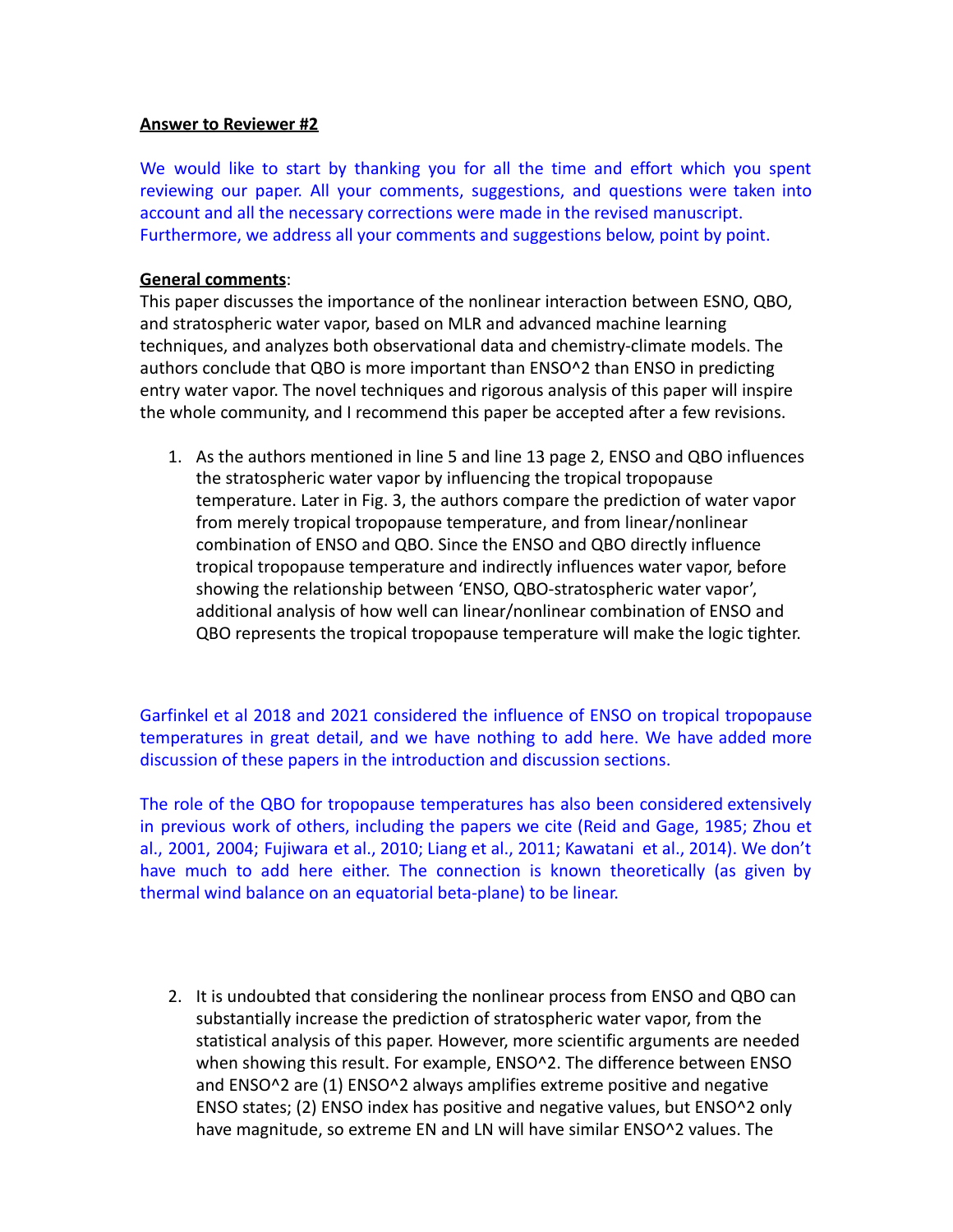authors explain (2) in section 3, but lack the necessary analysis of how (1) influences the predictions. Can you add another experiment of, say, absolute(ENSO)? It is possible that the behavior of abs(ENSO) is not as good as ENSO^2, since moderate events are not very important and ENSO^2 emphasizes the importance of extreme events so not necessary to add this experiment into the paper. Then I suggest that can add some more comments on page 13, lines 9-14 on how the two differences between ENSO and ENSO^2 improve the prediction. I also suggest including citations of why choosing ENSO^2 and ENSO\*QBO not only in the introductions but also in result sections when discussing the improvement.

Garfinkel et al 2018 goes into great detail as to why physically La Nina can also lead to a moistening. The short answer is that the region of the cold point moves zonally within the tropics, and even though the lower stratosphere cools, the cold point actually warms. This has been added to the introduction section and discussion section.

Regarding your comment concerning ENSO^2 vs. abs(ENSO), below we copy in relevant figures from Garfinkel et al 2018 showing a scatter plot of the entry water vapor values for different values of the Nino3.4 index.

for the GEOSCCM model:



for the observations: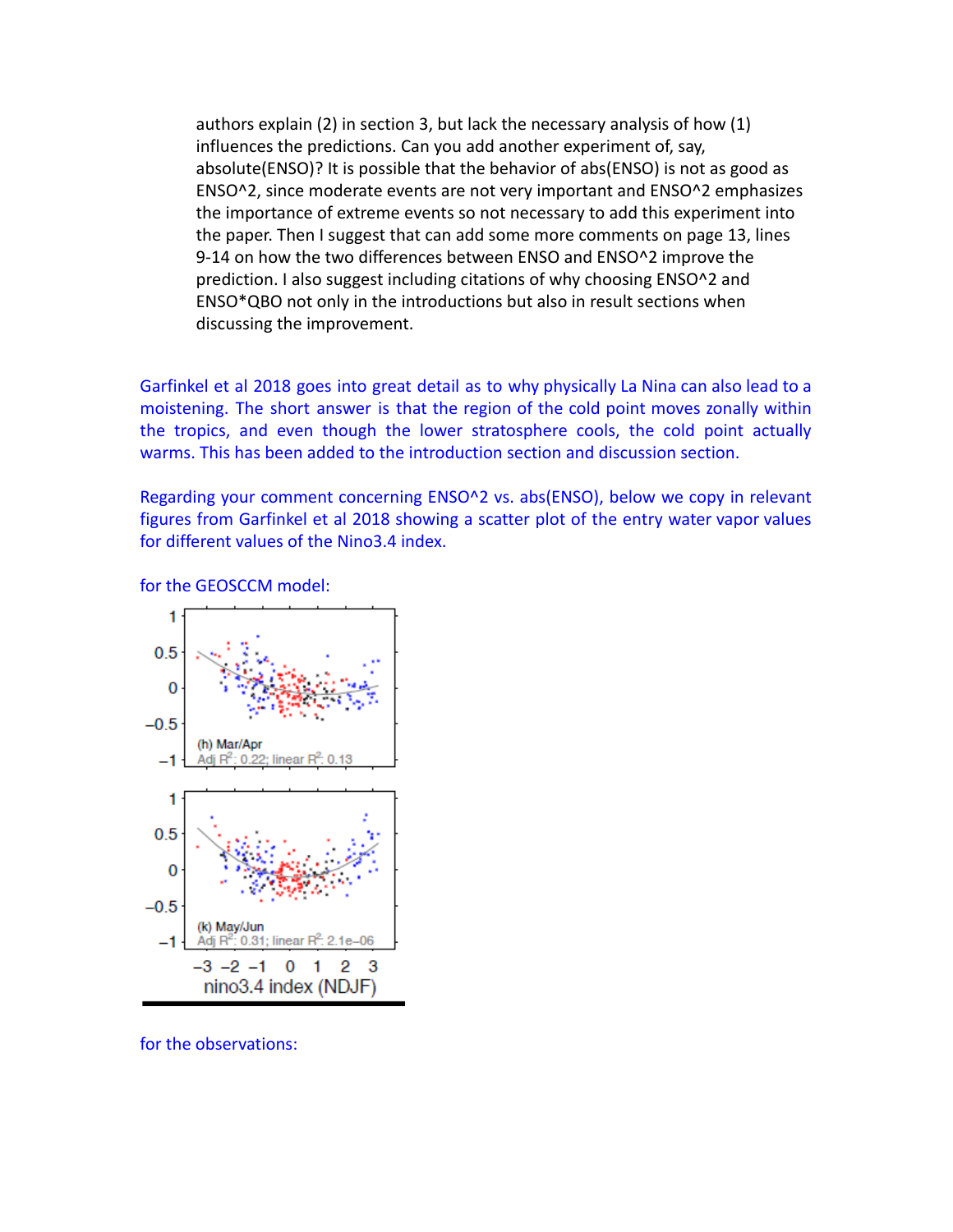

While one could attempt to discriminate whether abs(ENSO) is "better" than ENSO^2, there simply aren't enough points to make a convincing statistical case either way.

# **Specific comments**:

1. In figures showing the horizontal distributions, i.e., Fig.3, Fig.6, and Fig. 8, since ENSO is one of the most important topics of this paper, I suggest the base map should center at 180° instead of 0°, so the readers can compare the Western and Eastern Pacific more clearly.

# We changed the center of these Figs to 180°.

2. 10, please add panel numbers and titles.

We added the panel designations and titles.

3. Page 1, line 15: please include more citations for 'The amount of water vapor that enters the stratosphere is also important for stratospheric chemistry and specifically the severity of ozone depletion, for example, the citations on page 15, line 17.

#### We added three more.

4. Page 4, line 21: 'In total, more than 2500 year of model output are available' I see no reason to calculate the total years because you are not putting all the model outputs together.

This sentence has been removed.